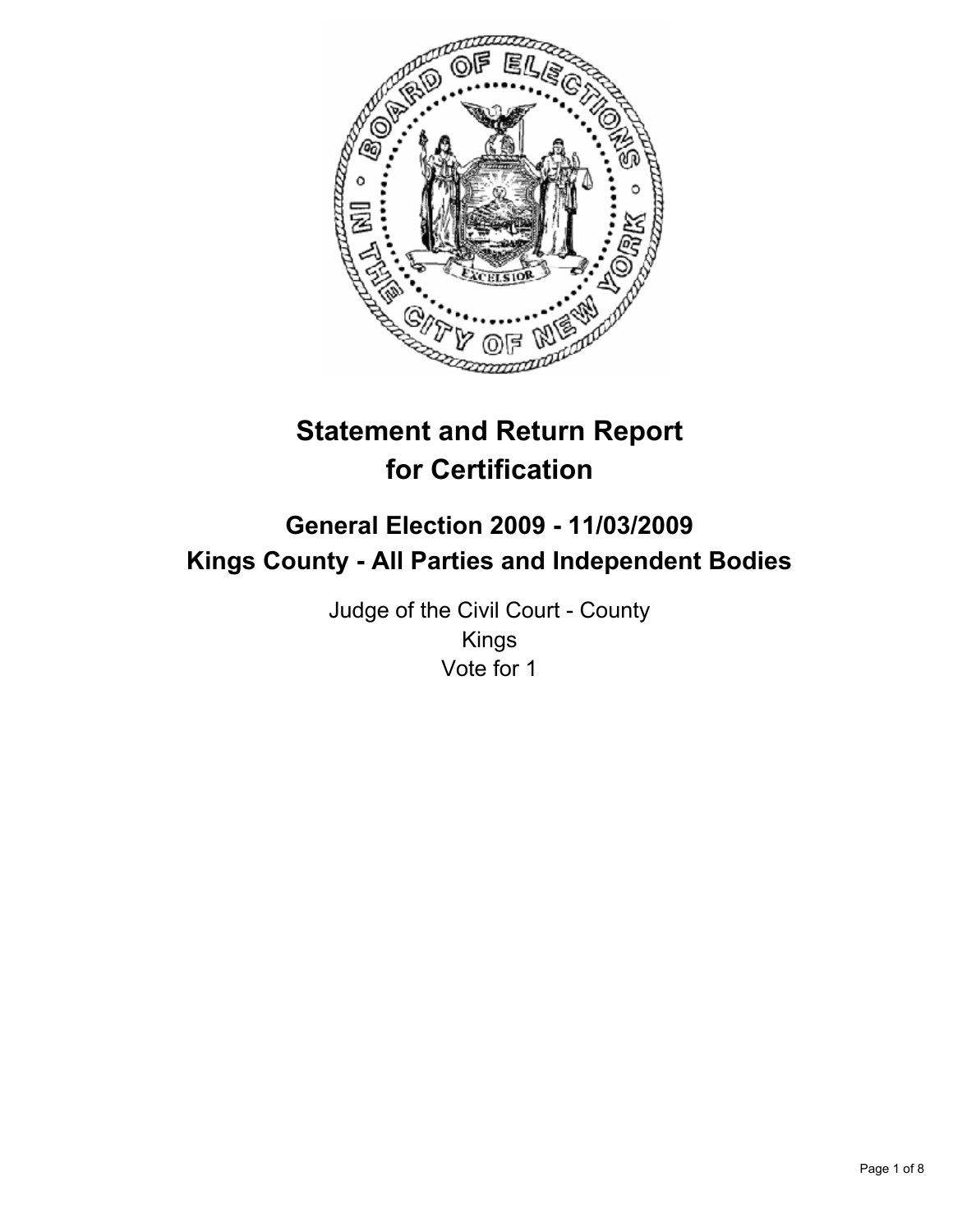

| <b>PUBLIC COUNTER</b>                 | 16,934 |
|---------------------------------------|--------|
| <b>EMERGENCY</b>                      |        |
| ABSENTEE/MILITARY                     | 177    |
| AFFIDAVIT                             | 213    |
| <b>Total Ballots</b>                  | 17,331 |
| REGINALD A BODDIE (DEMOCRATIC)        | 10,083 |
| VINCENT F MARTUSCIELLO (REPUBLICAN)   | 702    |
| VINCENT F MARTUSCIELLO (CONSERVATIVE) | 127    |
| ALTON MADOX JR (WRITE-IN)             |        |
| <b>Total Votes</b>                    | 10,913 |
| Unrecorded                            | 6.418  |

# **Assembly District 41**

| <b>PUBLIC COUNTER</b>                 | 19,355 |
|---------------------------------------|--------|
| <b>EMERGENCY</b>                      | 201    |
| ABSENTEE/MILITARY                     | 333    |
| <b>AFFIDAVIT</b>                      | 169    |
| <b>Total Ballots</b>                  | 20,058 |
| REGINALD A BODDIE (DEMOCRATIC)        | 8,343  |
| VINCENT F MARTUSCIELLO (REPUBLICAN)   | 3,200  |
| VINCENT F MARTUSCIELLO (CONSERVATIVE) | 570    |
| CECILE L GREEN (WRITE-IN)             |        |
| SALEM (WRITE-IN)                      | 1      |
| <b>WILLIAM COLTON (WRITE-IN)</b>      | 1      |
| <b>Total Votes</b>                    | 12,116 |
| Unrecorded                            | 7.942  |

| PUBLIC COUNTER                        | 14,422 |
|---------------------------------------|--------|
| <b>EMERGENCY</b>                      | 22     |
| ABSENTEE/MILITARY                     | 200    |
| AFFIDAVIT                             | 167    |
| <b>Total Ballots</b>                  | 14,811 |
| REGINALD A BODDIE (DEMOCRATIC)        | 7,322  |
| VINCENT F MARTUSCIELLO (REPUBLICAN)   | 1,128  |
| VINCENT F MARTUSCIELLO (CONSERVATIVE) | 227    |
| <b>Total Votes</b>                    | 8,677  |
| Unrecorded                            | 6.134  |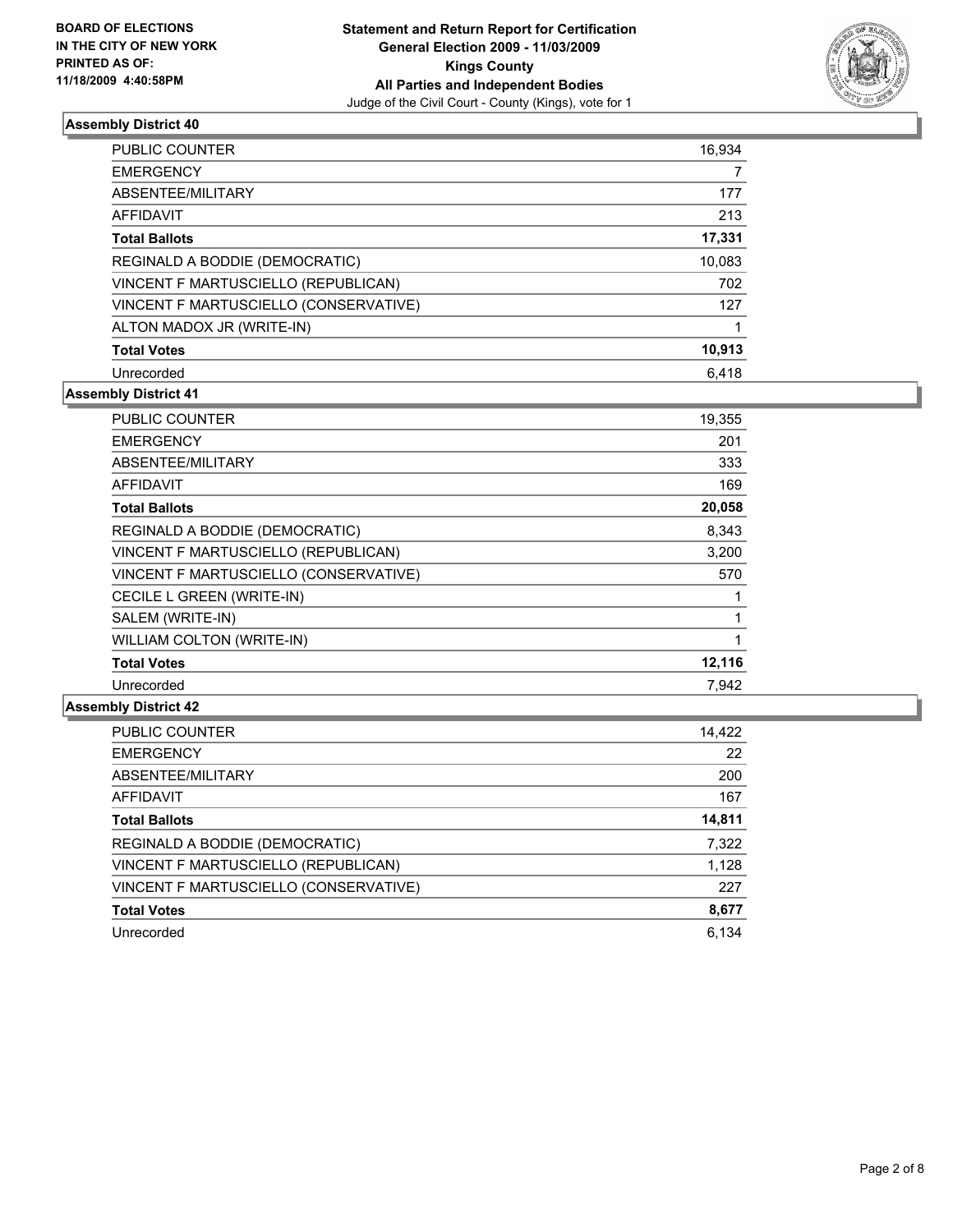

| PUBLIC COUNTER                        | 15,902 |
|---------------------------------------|--------|
| EMERGENCY                             | 205    |
| ABSENTEE/MILITARY                     | 303    |
| AFFIDAVIT                             | 198    |
| <b>Total Ballots</b>                  | 16,608 |
| REGINALD A BODDIE (DEMOCRATIC)        | 9,606  |
| VINCENT F MARTUSCIELLO (REPUBLICAN)   | 932    |
| VINCENT F MARTUSCIELLO (CONSERVATIVE) | 232    |
| <b>Total Votes</b>                    | 10,770 |
| Unrecorded                            | 5,838  |

# **Assembly District 44**

| <b>PUBLIC COUNTER</b>                 | 19,877 |
|---------------------------------------|--------|
| <b>EMERGENCY</b>                      | 81     |
| ABSENTEE/MILITARY                     | 338    |
| AFFIDAVIT                             | 268    |
| <b>Total Ballots</b>                  | 20,564 |
| REGINALD A BODDIE (DEMOCRATIC)        | 8,421  |
| VINCENT F MARTUSCIELLO (REPUBLICAN)   | 2,687  |
| VINCENT F MARTUSCIELLO (CONSERVATIVE) | 565    |
| <b>Total Votes</b>                    | 11,673 |
| Unrecorded                            | 8.891  |

## **Assembly District 45**

| <b>PUBLIC COUNTER</b>                 | 16,307 |
|---------------------------------------|--------|
| <b>EMERGENCY</b>                      | 36     |
| ABSENTEE/MILITARY                     | 407    |
| <b>AFFIDAVIT</b>                      | 200    |
| <b>Total Ballots</b>                  | 16,950 |
| REGINALD A BODDIE (DEMOCRATIC)        | 3,833  |
| VINCENT F MARTUSCIELLO (REPUBLICAN)   | 4,358  |
| VINCENT F MARTUSCIELLO (CONSERVATIVE) | 699    |
| <b>Total Votes</b>                    | 8,890  |
| Unrecorded                            | 8,060  |

| <b>PUBLIC COUNTER</b>                 | 18,584 |
|---------------------------------------|--------|
| <b>EMERGENCY</b>                      | 173    |
| ABSENTEE/MILITARY                     | 506    |
| AFFIDAVIT                             | 262    |
| <b>Total Ballots</b>                  | 19,525 |
| REGINALD A BODDIE (DEMOCRATIC)        | 5,564  |
| VINCENT F MARTUSCIELLO (REPUBLICAN)   | 4,098  |
| VINCENT F MARTUSCIELLO (CONSERVATIVE) | 620    |
| <b>Total Votes</b>                    | 10,282 |
| Unrecorded                            | 9,243  |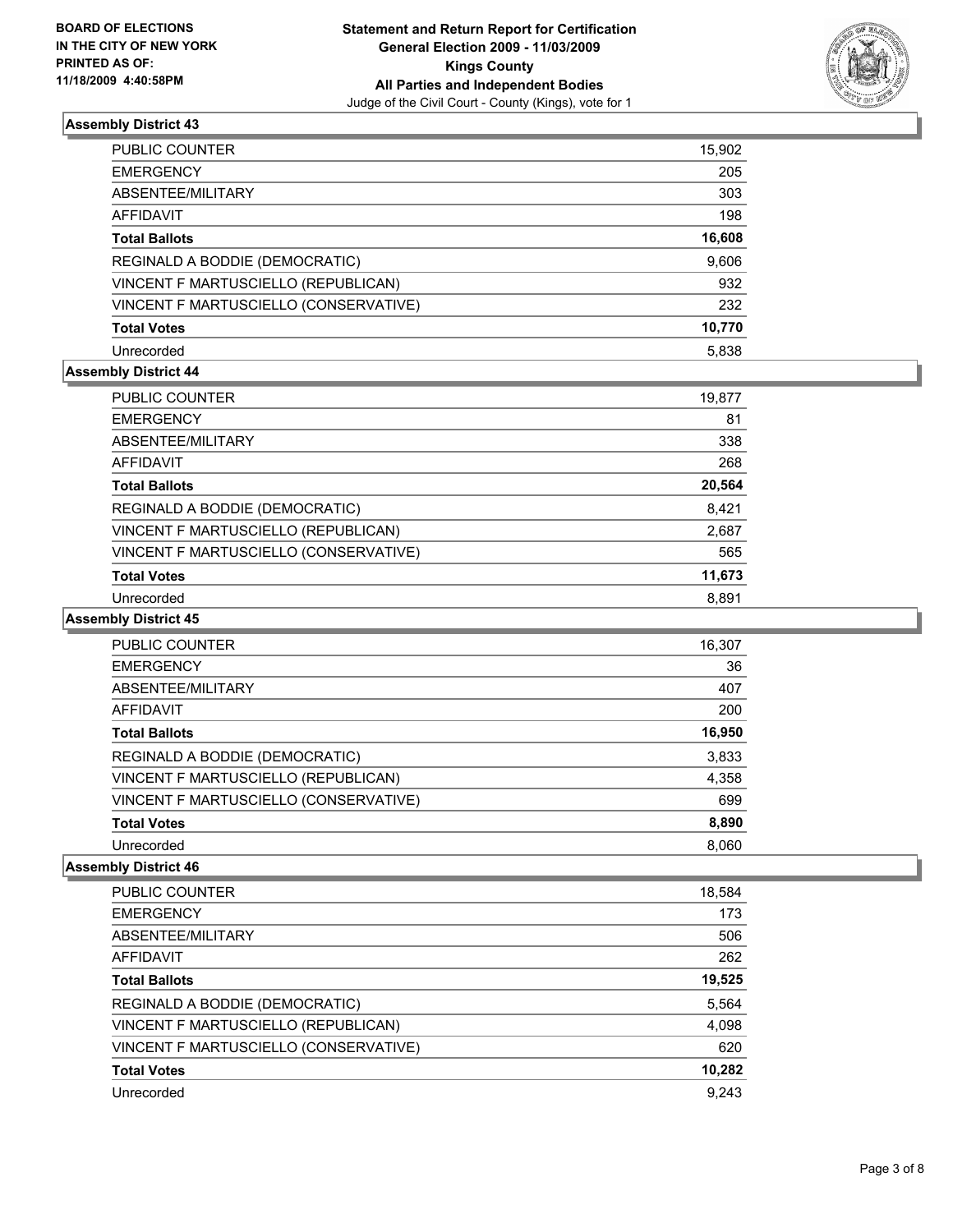

| <b>PUBLIC COUNTER</b>                 | 13,584 |
|---------------------------------------|--------|
| <b>EMERGENCY</b>                      | 156    |
| ABSENTEE/MILITARY                     | 340    |
| <b>AFFIDAVIT</b>                      | 129    |
| <b>Total Ballots</b>                  | 14,209 |
| REGINALD A BODDIE (DEMOCRATIC)        | 3,295  |
| VINCENT F MARTUSCIELLO (REPUBLICAN)   | 3,539  |
| VINCENT F MARTUSCIELLO (CONSERVATIVE) | 507    |
| <b>ABSTAIN (WRITE-IN)</b>             |        |
| ED KOTCH (WRITE-IN)                   | 1      |
| <b>Total Votes</b>                    | 7,343  |
| Unrecorded                            | 6,866  |

## **Assembly District 48**

| <b>PUBLIC COUNTER</b>                 | 17,325 |
|---------------------------------------|--------|
| <b>EMERGENCY</b>                      | 552    |
| ABSENTEE/MILITARY                     | 256    |
| <b>AFFIDAVIT</b>                      | 212    |
| <b>Total Ballots</b>                  | 18,345 |
| REGINALD A BODDIE (DEMOCRATIC)        | 3,589  |
| VINCENT F MARTUSCIELLO (REPUBLICAN)   | 4,436  |
| VINCENT F MARTUSCIELLO (CONSERVATIVE) | 1,038  |
| <b>GLENN BECK (WRITE-IN)</b>          |        |
| SHLOMO SCHUSTAL (WRITE-IN)            |        |
| <b>Total Votes</b>                    | 9,065  |
| Unrecorded                            | 9.280  |

| PUBLIC COUNTER                        | 12,854 |
|---------------------------------------|--------|
| <b>EMERGENCY</b>                      | 23     |
| ABSENTEE/MILITARY                     | 248    |
| AFFIDAVIT                             | 157    |
| <b>Total Ballots</b>                  | 13,282 |
| REGINALD A BODDIE (DEMOCRATIC)        | 2,813  |
| VINCENT F MARTUSCIELLO (REPUBLICAN)   | 3,714  |
| VINCENT F MARTUSCIELLO (CONSERVATIVE) | 628    |
| <b>Total Votes</b>                    | 7,155  |
| Unrecorded                            | 6.127  |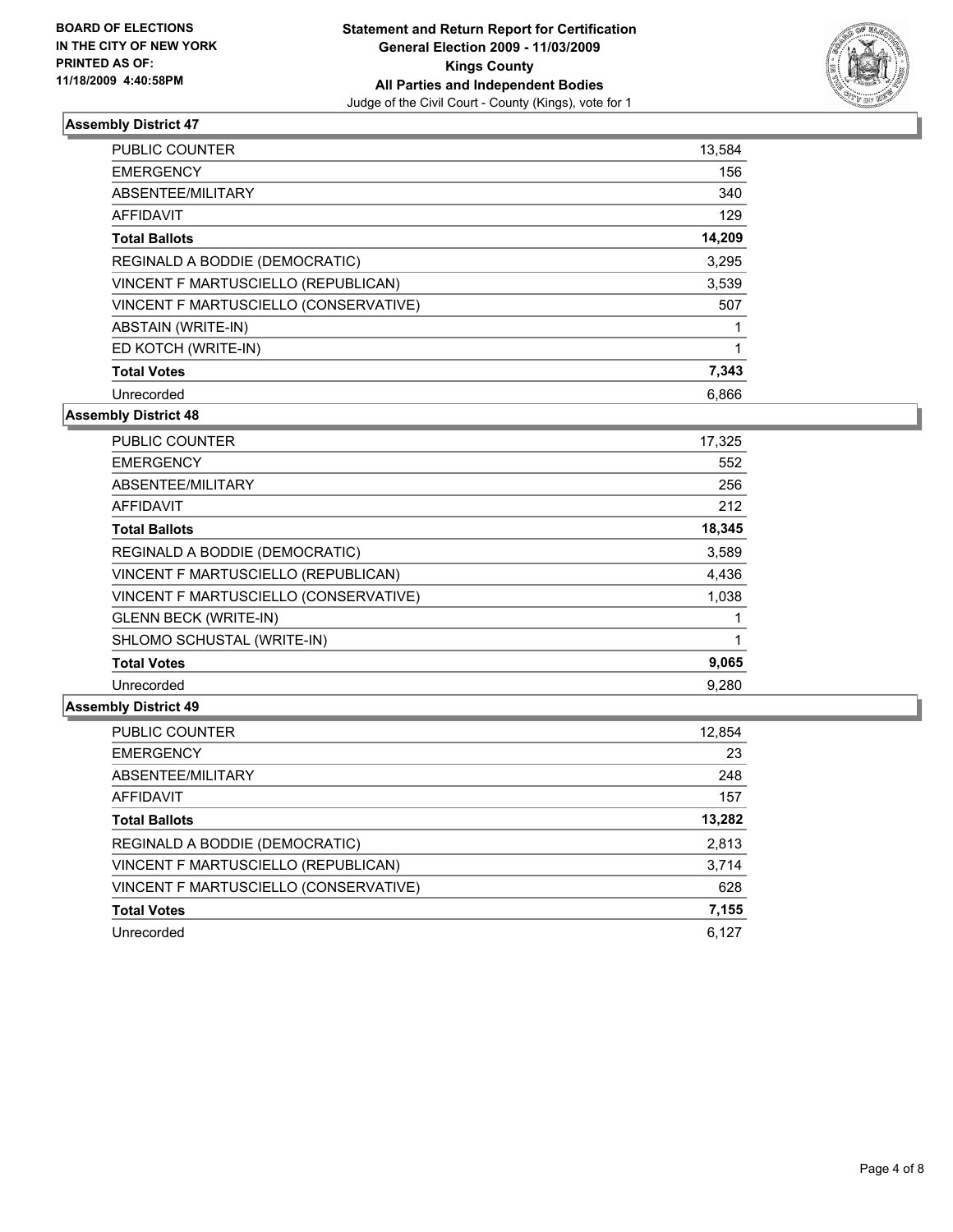

| <b>PUBLIC COUNTER</b>                 | 15,934 |
|---------------------------------------|--------|
| <b>EMERGENCY</b>                      | 116    |
| ABSENTEE/MILITARY                     | 179    |
| AFFIDAVIT                             | 242    |
| <b>Total Ballots</b>                  | 16,471 |
| REGINALD A BODDIE (DEMOCRATIC)        | 7,187  |
| VINCENT F MARTUSCIELLO (REPUBLICAN)   | 1,511  |
| VINCENT F MARTUSCIELLO (CONSERVATIVE) | 354    |
| RYDER FLEMING-JONES (WRITE-IN)        |        |
| <b>Total Votes</b>                    | 9,053  |
| Unrecorded                            | 7.418  |

# **Assembly District 51**

| PUBLIC COUNTER                        | 10,301 |
|---------------------------------------|--------|
| <b>EMERGENCY</b>                      | 35     |
| ABSENTEE/MILITARY                     | 133    |
| <b>AFFIDAVIT</b>                      | 134    |
| <b>Total Ballots</b>                  | 10,603 |
| REGINALD A BODDIE (DEMOCRATIC)        | 4,405  |
| VINCENT F MARTUSCIELLO (REPUBLICAN)   | 1,248  |
| VINCENT F MARTUSCIELLO (CONSERVATIVE) | 227    |
| <b>Total Votes</b>                    | 5,880  |
| Unrecorded                            | 4,723  |
|                                       |        |

# **Assembly District 52**

| PUBLIC COUNTER                        | 25,510 |
|---------------------------------------|--------|
| <b>EMERGENCY</b>                      | 181    |
| ABSENTEE/MILITARY                     | 518    |
| AFFIDAVIT                             | 322    |
| <b>Total Ballots</b>                  | 26,531 |
| REGINALD A BODDIE (DEMOCRATIC)        | 15,054 |
| VINCENT F MARTUSCIELLO (REPUBLICAN)   | 2,380  |
| VINCENT F MARTUSCIELLO (CONSERVATIVE) | 418    |
| <b>Total Votes</b>                    | 17,852 |
| Unrecorded                            | 8,679  |

| <b>PUBLIC COUNTER</b>                 | 14,680 |
|---------------------------------------|--------|
| <b>EMERGENCY</b>                      | 55     |
| ABSENTEE/MILITARY                     | 114    |
| <b>AFFIDAVIT</b>                      | 235    |
| <b>Total Ballots</b>                  | 15,084 |
| REGINALD A BODDIE (DEMOCRATIC)        | 5,996  |
| VINCENT F MARTUSCIELLO (REPUBLICAN)   | 765    |
| VINCENT F MARTUSCIELLO (CONSERVATIVE) | 199    |
| ISIDORE B STHIBIE (WRITE-IN)          | 1      |
| <b>Total Votes</b>                    | 6,961  |
| Unrecorded                            | 8.123  |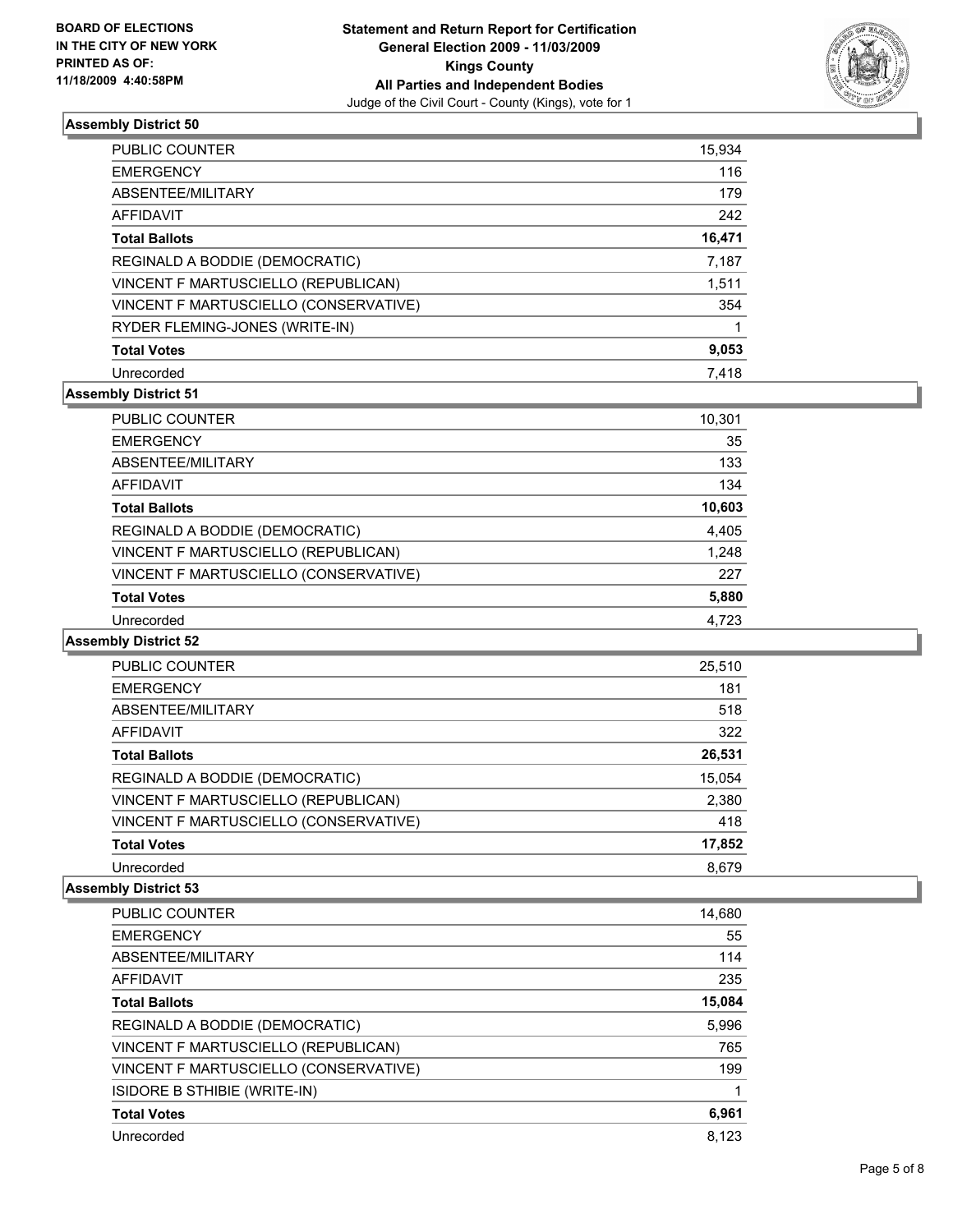

| PUBLIC COUNTER                        | 10,950 |
|---------------------------------------|--------|
| EMERGENCY                             | 58     |
| ABSENTEE/MILITARY                     | 68     |
| AFFIDAVIT                             | 179    |
| Total Ballots                         | 11,255 |
| REGINALD A BODDIE (DEMOCRATIC)        | 6,063  |
| VINCENT F MARTUSCIELLO (REPUBLICAN)   | 600    |
| VINCENT F MARTUSCIELLO (CONSERVATIVE) | 137    |
| <b>Total Votes</b>                    | 6,800  |
| Unrecorded                            | 4.455  |

# **Assembly District 55**

| PUBLIC COUNTER                        | 13,267 |
|---------------------------------------|--------|
| <b>EMERGENCY</b>                      | 45     |
| ABSENTEE/MILITARY                     | 146    |
| <b>AFFIDAVIT</b>                      | 197    |
| <b>Total Ballots</b>                  | 13,655 |
| REGINALD A BODDIE (DEMOCRATIC)        | 8,595  |
| VINCENT F MARTUSCIELLO (REPUBLICAN)   | 404    |
| VINCENT F MARTUSCIELLO (CONSERVATIVE) | 62     |
| <b>Total Votes</b>                    | 9,061  |
| Unrecorded                            | 4.594  |

## **Assembly District 56**

| PUBLIC COUNTER                        | 16,348 |
|---------------------------------------|--------|
| <b>EMERGENCY</b>                      | 358    |
| ABSENTEE/MILITARY                     | 216    |
| <b>AFFIDAVIT</b>                      | 253    |
| <b>Total Ballots</b>                  | 17,175 |
| REGINALD A BODDIE (DEMOCRATIC)        | 10,121 |
| VINCENT F MARTUSCIELLO (REPUBLICAN)   | 367    |
| VINCENT F MARTUSCIELLO (CONSERVATIVE) | 122    |
| <b>Total Votes</b>                    | 10,610 |
| Unrecorded                            | 6,565  |

| <b>PUBLIC COUNTER</b>                 | 19,952 |
|---------------------------------------|--------|
| <b>EMERGENCY</b>                      | 106    |
| ABSENTEE/MILITARY                     | 331    |
| <b>AFFIDAVIT</b>                      | 321    |
| <b>Total Ballots</b>                  | 20,710 |
| REGINALD A BODDIE (DEMOCRATIC)        | 13,638 |
| VINCENT F MARTUSCIELLO (REPUBLICAN)   | 585    |
| VINCENT F MARTUSCIELLO (CONSERVATIVE) | 129    |
| JENNIFER LEVY (WRITE-IN)              | 1      |
| <b>Total Votes</b>                    | 14,353 |
| Unrecorded                            | 6.357  |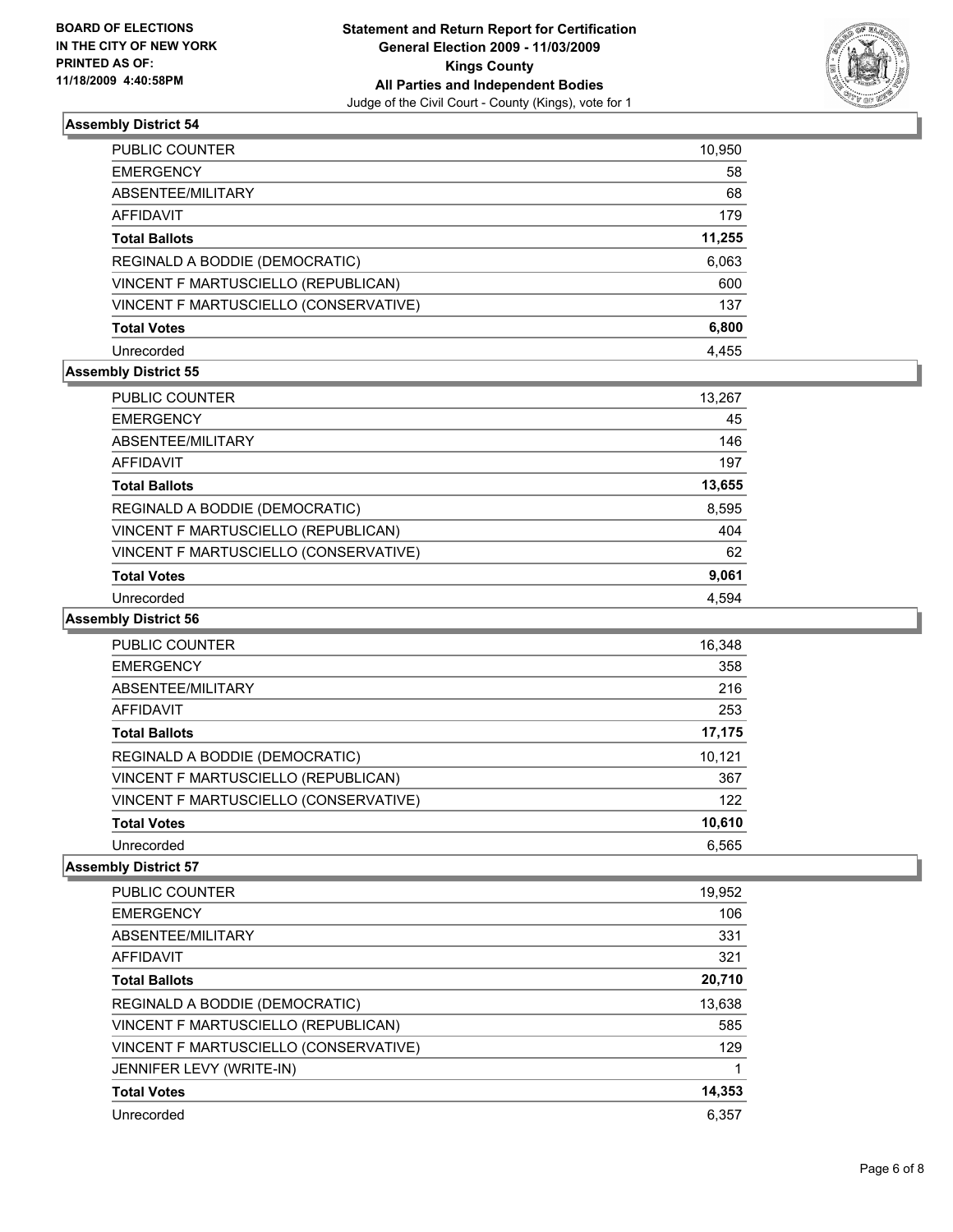

| PUBLIC COUNTER                        | 15,517 |
|---------------------------------------|--------|
| <b>EMERGENCY</b>                      | 426    |
| ABSENTEE/MILITARY                     | 375    |
| <b>AFFIDAVIT</b>                      | 158    |
| <b>Total Ballots</b>                  | 16,476 |
| REGINALD A BODDIE (DEMOCRATIC)        | 10,122 |
| VINCENT F MARTUSCIELLO (REPUBLICAN)   | 424    |
| VINCENT F MARTUSCIELLO (CONSERVATIVE) | 110    |
| <b>Total Votes</b>                    | 10,656 |
| Unrecorded                            | 5.820  |

# **Assembly District 59**

| PUBLIC COUNTER                        | 18,603 |
|---------------------------------------|--------|
| <b>EMERGENCY</b>                      | 223    |
| ABSENTEE/MILITARY                     | 311    |
| <b>AFFIDAVIT</b>                      | 136    |
| <b>Total Ballots</b>                  | 19,273 |
| REGINALD A BODDIE (DEMOCRATIC)        | 8,584  |
| VINCENT F MARTUSCIELLO (REPUBLICAN)   | 3,614  |
| VINCENT F MARTUSCIELLO (CONSERVATIVE) | 764    |
| <b>MARY SIMMS (WRITE-IN)</b>          | 1      |
| STEWART B MILSTEIN (WRITE-IN)         | 1      |
| <b>Total Votes</b>                    | 12,964 |
| Unrecorded                            | 6,309  |
|                                       |        |

| PUBLIC COUNTER                        | 8,018 |
|---------------------------------------|-------|
| <b>EMERGENCY</b>                      | 124   |
| ABSENTEE/MILITARY                     | 164   |
| AFFIDAVIT                             | 88    |
| <b>Total Ballots</b>                  | 8,394 |
| REGINALD A BODDIE (DEMOCRATIC)        | 2,443 |
| VINCENT F MARTUSCIELLO (REPUBLICAN)   | 2,442 |
| VINCENT F MARTUSCIELLO (CONSERVATIVE) | 488   |
| <b>Total Votes</b>                    | 5,373 |
| Unrecorded                            | 3.021 |